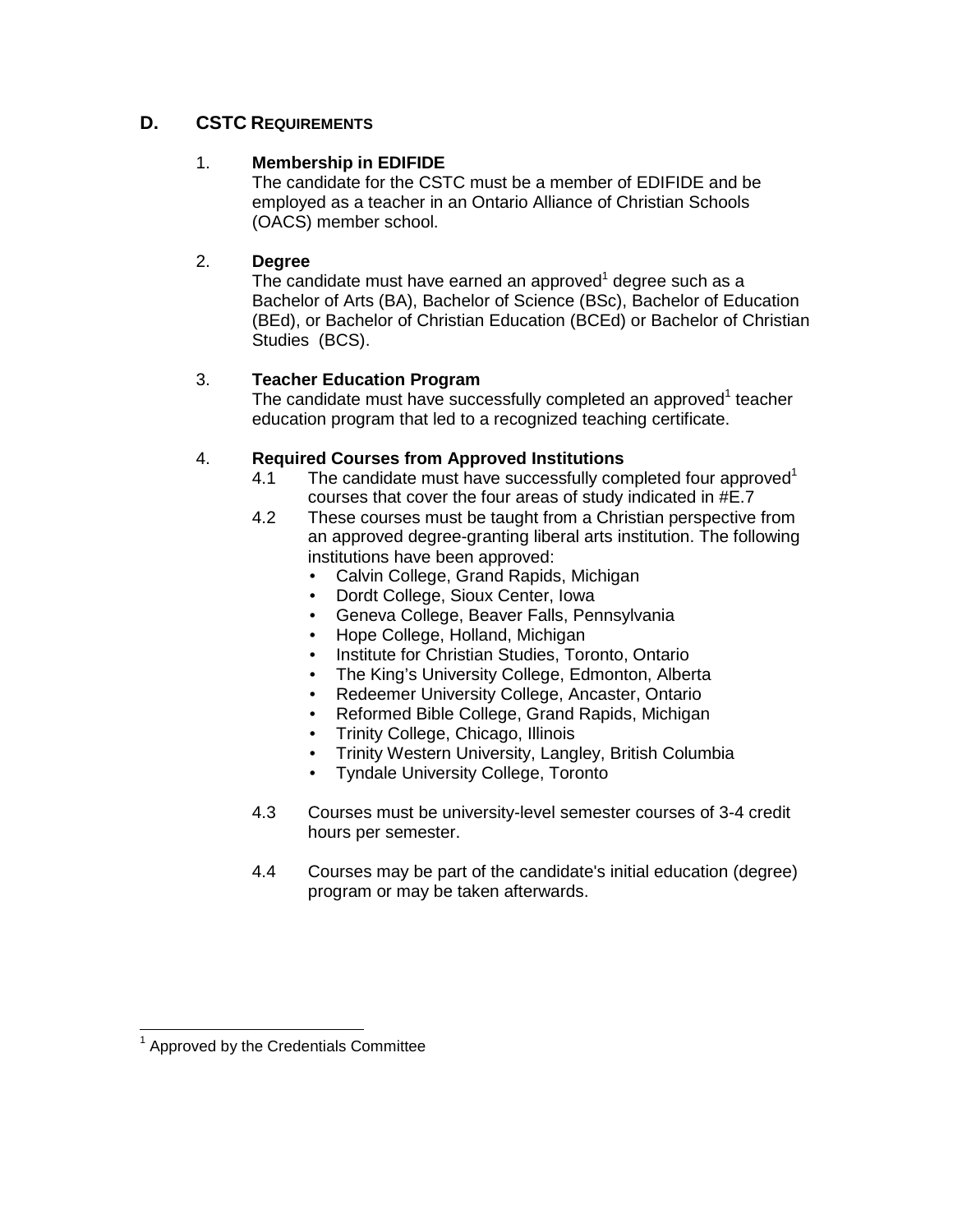## 5. **Courses from Other Christian Institutions**

- 5.1 Teachers who have taken similar courses from other Christian institutions can have these courses evaluated on an individual basis by the Credentials Committee. The Committee may approve up to two such courses.
- 5.2 One course from another Christian institution may be considered eligible for credit toward a CSTC. Candidates requesting this consideration must provide the Credentials Committee with the course description and a statement of principles or philosophy of the institution.
- 5.3 Where the Credentials Committee is persuaded that a second course, taken at another Christian institution, is of a Reformed character, it may approve one additional course. The candidate must present clear evidence that will persuade the committee.

### 6. **Independent Study**

An applicant may request from the Credentials Committee permission to complete an independent study in lieu of one course. Applicants must apply for approval prior to beginning the independent study and work under a supervisor who is agreed upon by both the applicant and the Credentials Committee. The independent study must meet the general description of the Area of Study for which it is requested, specifically the provision and development of a Reformed perspective. Examples of an independent study include a research project for classroom use, a major curriculum project or a detailed course outline.

## 7. **CSTC Areas of Study**

The four courses must cover the following areas of study:

#### 7.1 **Theological Studies (Biblical Foundations)** Courses in this area of study are to provide a Reformed perspective and are to assist in developing a Reformed understanding of the Scriptures and their relationship to the Christian life.

- 7.2 **Philosophical Studies (Philosophy of Education)**  Courses in this area of study are to provide a Reformed perspective and are to assist in developing an awareness of the theoretical and cultural assumptions underlying specific educational practices.
- 7.3 **Instructional/Curricular Studies (Psychology of Education)**  Courses in this area of study are to provide a Reformed perspective and are to assist in developing an awareness of the relationship of learning, instruction and program.

#### 7.4 **Christian Worldview Studies**

Courses in this area of study are to provide a Reformed perspective and are to assist in defining the relationship between